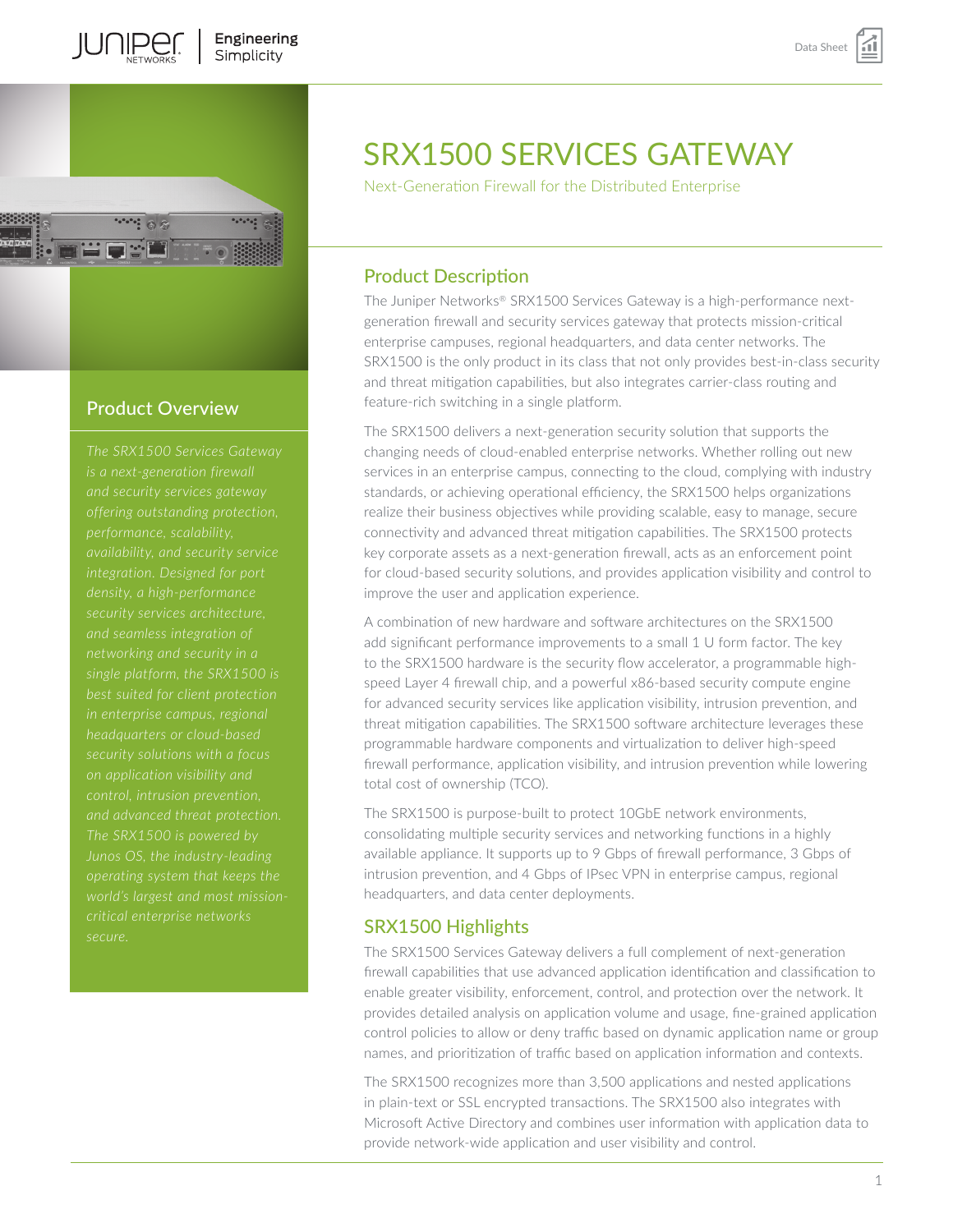For the perimeter, the SRX1500 Services Gateway offers a comprehensive suite of application security services, threat defenses, and intelligence services to protect networks from the latest content-borne threats. Integrated threat intelligence via Juniper Networks Spotlight Secure offers adaptive threat protection against command and control (C&C)-related botnets and policy enforcement based on GeoIP. Integrating the Juniper Networks Sky Advanced Threat Prevention solution, or working with the Juniper Networks ATP Appliance, the SRX1500 detects and enforces automated protection against known malware and zero-day threats with a very high degree of accuracy.

The SRX1500 enables agile SecOps through automation capabilities that support Zero Touch Deployment, Python scripts for orchestration, and event scripting for operational management. Along with Juniper Contrail Service Orchestration, the SRX1500 delivers fully automated SD-WAN to both enterprises and service providers. A Zero-Touch Provisioning (ZTP) capability greatly simplifies branch network connectivity for initial deployment and ongoing management. Due to its high performance and scale, the SRX1500 acts as a VPN hub and terminates VPN/secure overlay connections in the various SD-WAN topologies.

The SRX1500 Services Gateway runs Juniper Networks Junos® operating system, a proven, carrier-hardened network OS that powers the top 100 service provider networks around the world. The rigorously tested carrier-class routing features of IPv4/IPv6, OSPF, BGP, and multicast have been proven in over 15 years of worldwide deployments.

# Features and Benefits

| <b>Business Requirement</b>               | Feature/Solution                                                                                                                                  | SRX1500 Advantages                                                                                                                                                                                                                                                      |
|-------------------------------------------|---------------------------------------------------------------------------------------------------------------------------------------------------|-------------------------------------------------------------------------------------------------------------------------------------------------------------------------------------------------------------------------------------------------------------------------|
| High performance                          | Up to 9 Gbps of firewall<br>performance                                                                                                           | • Best suited for enterprise campus and data center edge deployments<br>• Addresses future needs for scale and feature capacity                                                                                                                                         |
| High quality end-user experience          | Application visibility and control                                                                                                                | • Detects 3,500+ Layer 3-7 applications, including Web 2.0<br>• Controls and prioritizes traffic based on application and use role<br>• Inspects and detects applications inside the SSL encrypted traffic                                                              |
| Threat protection                         | Intrusion prevention system (IPS).<br>antivirus, anti-spam, Spotlight<br>Secure, Juniper Sky Advanced Threat<br>Prevention, Juniper ATP Appliance | • Provides real-time updates to IPS signatures and protects against exploits<br>• Implements industry-leading antivirus and URL filtering<br>• Delivers open threat intelligence platform that integrates with third-party feeds<br>• Protects against zero-day attacks |
| Professional-grade networking<br>services | Routing, switching, and secure wire                                                                                                               | • Supports carrier-class advanced routing, quality of service $(QoS)$ , and services<br>• Offers flexible deployment modes (L1/L2/L3)                                                                                                                                   |
| Highly secure                             | IPsec VPN, secure boot                                                                                                                            | • Provides high-performance IPsec VPN with dedicated crypto engine<br>• Simplifies large VPN deployments with auto VPN and group VPN<br>• Verifies binaries that execute on the hardware with secure boot                                                               |
| High reliability                          | Chassis cluster.<br>redundant power supply                                                                                                        | • Provides stateful configuration and session synchronization<br>• Supports active/active and active/backup deployment scenarios<br>• Offers highly available hardware with dual PSU, dual storage                                                                      |
| Easy to manage and scale                  | On-box GUI, Security Director                                                                                                                     | • Enables centralized management for auto provisioning, firewall policy management,<br>Network Address Translation (NAT), and IPsec VPN deployments<br>• Includes simple easy-to-use on-box GUI for local management                                                    |
| Lower TCO                                 | Junos OS                                                                                                                                          | • Integrates routing, switching, and security in a single device<br>• Reduces OpEx with Junos OS automation capabilities                                                                                                                                                |



# SRX1500 Services Gateway Specifications

### Software Specifications

#### Firewall Services

- Stateful and stateless firewall
- Zone-based firewall
- Screens and distributed denial of service (DDoS) protection
- Protection from protocol and traffic anomalies
- Integration with Pulse Unified Access Control (UAC)
- Integration with Aruba Clear Pass Policy Manager
- User role-based firewall

• SSL Inspection

### Network Address Translation (NAT)

- Source NAT with Port Address Translation (PAT)
- Bidirectional 1:1 static NAT
- Destination NAT with PAT
- Persistent NAT
- IPv6 address translation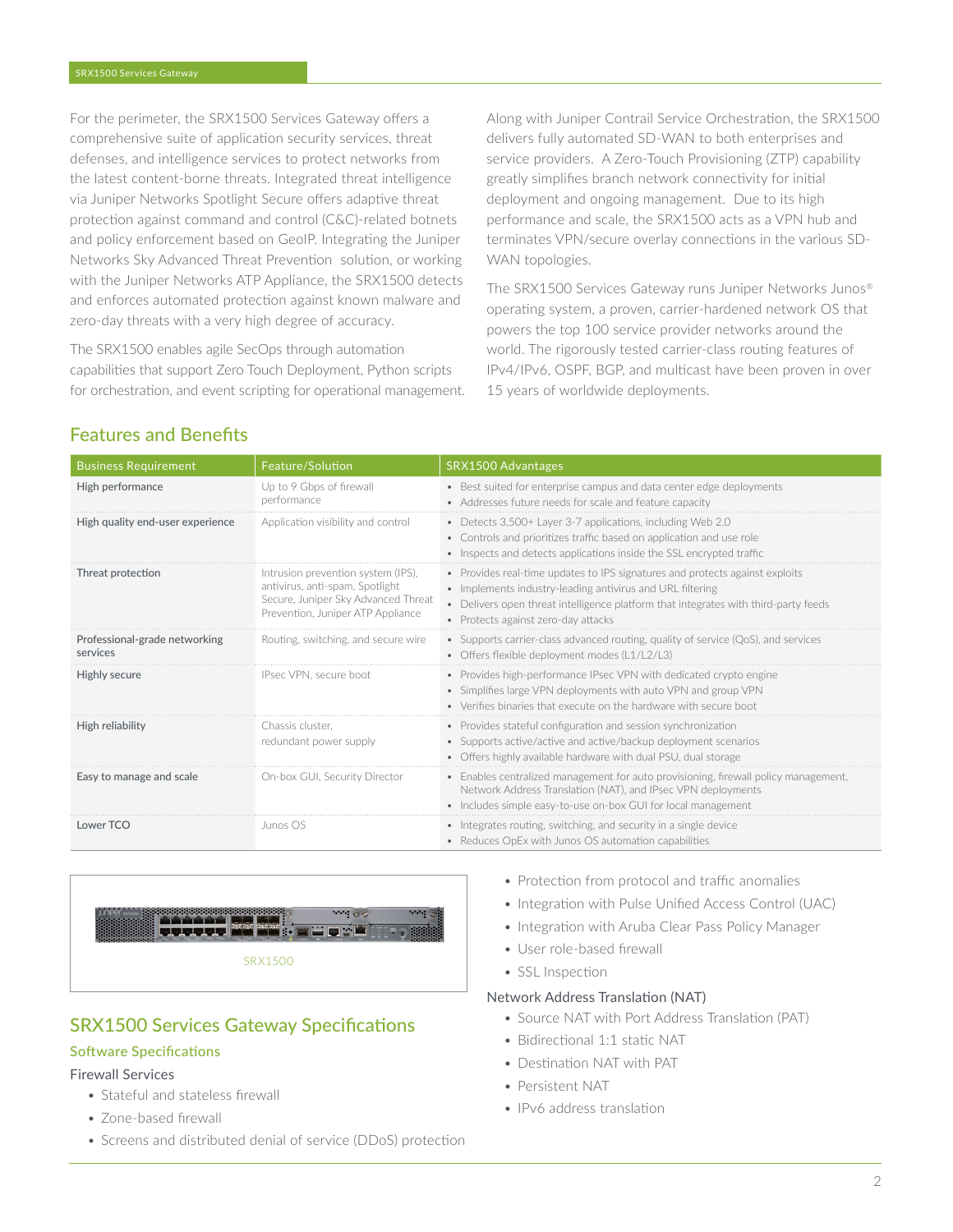#### VPN Features

- Tunnels: Generic routing encapsulation (GRE)<sup>1</sup>, IP-IP<sup>1</sup>, IPsec
- Site-site IPsec VPN, auto VPN, group VPN
- IPsec crypto algorithms: Data Encryption Standard (DES), triple DES (3DES), Advanced Encryption Standard (AES-256), AES-GCM
- IPsec authentication algorithms: MD5, SHA-1, SHA-128, SHA-256
- Pre-shared key and public key infrastructure (PKI) (X.509)
- Perfect forward secrecy, anti-reply
- IPv4 and IPv6 IPsec VPN
- Multi-proxy ID for site-site VPN
- Internet Key Exchange (IKEv1, IKEv2), NAT-T
- Virtual router and quality-of-service (QoS) aware
- Standard-based dead peer detection (DPD) support
- VPN monitoring

### High Availability Features

- Virtual Router Redundancy Protocol (VRRP)
- Stateful high availability
	- Dual box clustering
	- Active/passive
	- Active/active
	- Configuration synchronization
	- Firewall session synchronization
	- Device/link detection
	- In-Service Software Upgrade (ISSU)
- IP monitoring with route and interface failover

#### Application Security Services<sup>2</sup>

- Application visibility and control
- Application-based firewall
- Application QoS
- Application-based advanced policy-based routing

#### Threat Defense and Intelligence Services<sup>3</sup>

- Intrusion prevention
- Antivirus
- Antispam
- Category/reputation-based URL filtering
- Spotlight Secure threat intelligence
- Protection from botnets (command and control)
- Adaptive enforcement based on GeoIP
- Juniper Sky Advanced Threat Prevention, a cloud-based SaaS offering, to detect and block zero-day attacks
- Juniper ATP Appliance, a distributed, on-premises advanced threat prevention solution to detect and block zero-day attacks

#### Routing Protocols

- $\bullet$  IPv4, IPv6
- Static routes
- $RIPv1/v2$
- OSPF/OSPF v3
- BGP with Route Reflector
- $\cdot$  IS-IS
- Multicast: Internet Group Management Protocol (IGMP) v1/v2; Protocol Independent Multicast (PIM) sparse mode (SM)/dense mode (DM)/source-specific multicast (SSM); Session Description Protocol (SDP); Distance Vector Multicast Routing Protocol (DVMRP); Multicast Source Discovery Protocol (MSDP); Reverse Path Forwarding (RPF)
- Encapsulation: VLAN, Point-to-Point Protocol over Ethernet (PPPoE)
- Virtual routers
- Policy-based routing, source-based routing
- Equal-cost multipath (ECMP)

#### QoS Features

- Support for 802.1p, DiffServ code point (DSCP), EXP
- Classification based on VLAN, data-link connection identifier (DLCI), interface, bundles, or multifield filters
- Marking, policing, and shaping
- Classification and scheduling
- Weighted random early detection (WRED)
- Guaranteed and maximum bandwidth
- Ingress traffic policing
- Virtual channels
- Hierarchical shaping and policing

#### Switching Features

- ASIC-based Layer 2 forwarding
- MAC address learning
- VLAN addressing and integrated routing and bridging (IRB) support
- Link aggregation and LACP
- LLDP and LLDP-MED
- STP, RSTP, MSTP
- MVRP
- 802.1X authentication

#### Network Services

- Dynamic Host Configuration Protocol (DHCP) client/ server/relay
- Domain Name System (DNS) proxy, dynamic DNS (DDNS)
- Juniper real-time performance monitoring (RPM) and IP monitoring
- Juniper flow monitoring (J-Flow)
- Bidirectional Forwarding Detection (BFD)
- Two-Way Active Measurement Protocol (TWAMP)
- IEEE 802.3ah Link Fault Management (LFM)
- IEEE 802.1ag Connectivity Fault Management (CFM)

<sup>1</sup>GRE, IP-IP, and VRRP are not supported in stateful high-availability mode <sup>2</sup> Available as part of Juniper Software Enhanced (JSE/JE) software package or advanced security subscription license. 3Offered as advanced security subscription license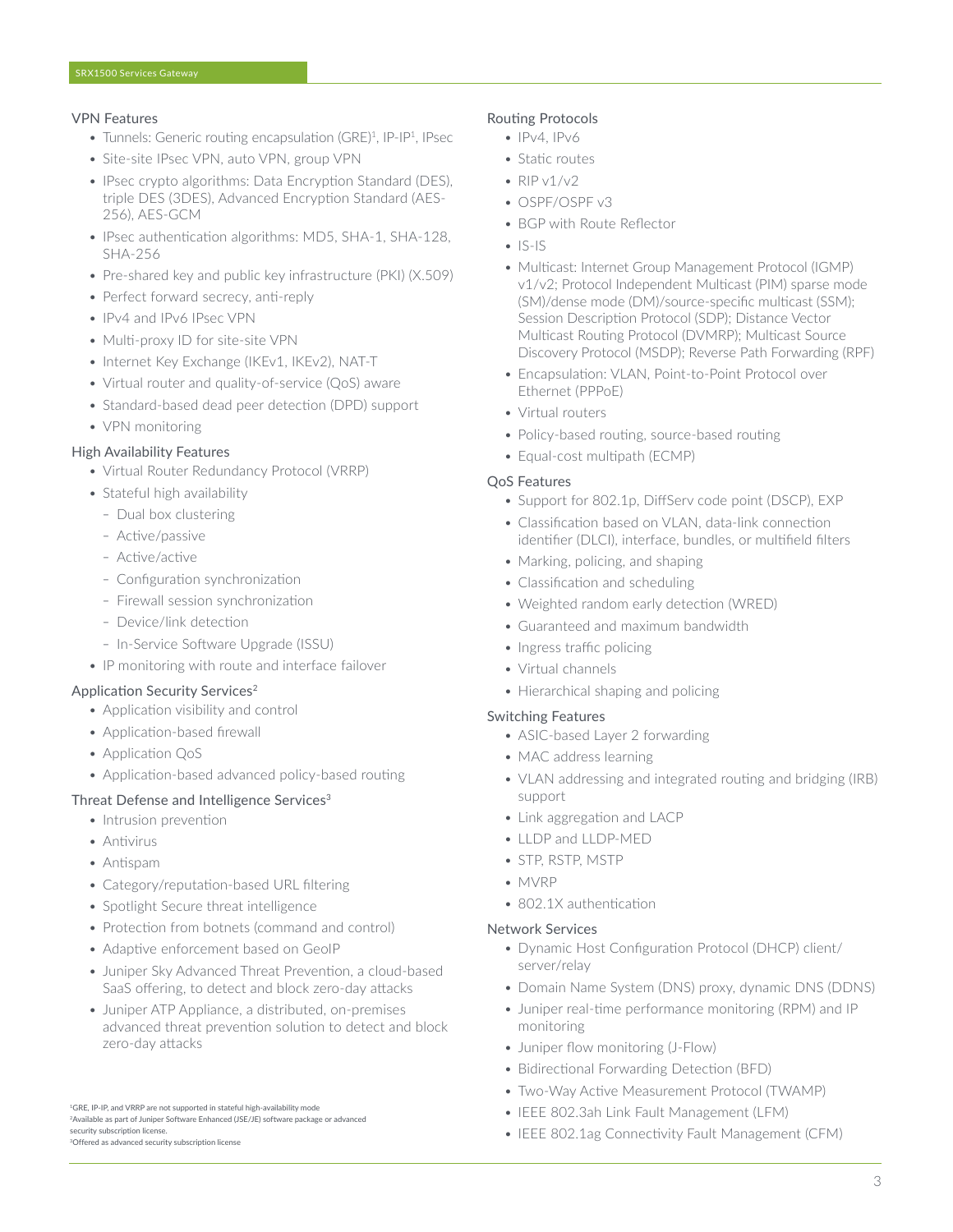#### Advanced Routing Services

- Packet mode
- MPLS (RSVP, LDP)
- Circuit cross-connect (CCC), translational cross-connect (TCC)
- L2/L2 MPLS VPN, pseudowires
- Virtual private LAN service (VPLS), next-generation multicast VPN (NG-MVPN)
- MPLS traffic engineering and MPLS fast reroute

#### Management, Automation, Logging, and Reporting

- SSH, Telnet, SNMP
- Smart image download
- Juniper CLI and Web UI
- Juniper Networks Junos Space and Security Director
- Python
- Junos OS event, commit and OP scripts
- Application and bandwidth usage reporting
- Auto installation
- Debug and troubleshooting tools

#### Hardware Specifications

| Specification                                                  | <b>SRX1500</b>                                      |
|----------------------------------------------------------------|-----------------------------------------------------|
| Connectivity                                                   |                                                     |
| Total onboard ports                                            | 16x1GbE and 4x10GbE                                 |
| Onboard RJ-45 ports                                            | 12x1GbF                                             |
| Onboard small form-factor pluggable (SFP)<br>transceiver ports | 4x1GbF                                              |
| Onboard SFP+ ports                                             | 4x10GbE                                             |
| Out-of-Band (OOB) management ports                             | 1x1GbE                                              |
| Dedicated high availability (HA) ports                         | 1x1GbE (SFP)                                        |
| PIM slots                                                      | 2                                                   |
| Console (RJ-45 + miniUSB)                                      | 1                                                   |
| USB 2.0 ports (type A)                                         | 1                                                   |
| <b>Memory and Storage</b>                                      |                                                     |
| System memory (RAM)                                            | 16 GB                                               |
| Primary boot storage (mSATA)                                   | 16 GB                                               |
| Secondary storage (SSD)                                        | 100 GB                                              |
| <b>Dimensions and Power</b>                                    |                                                     |
| Form factor                                                    | 1U                                                  |
| Size (WxHxD)                                                   | 17.5 x 1.75 x 18.2 in (44.45)<br>x 4.44 x 46.22 cm) |
| Weight (device and PSU)                                        | 16.1 lb (7.30 kg)                                   |
| Redundant PSU                                                  | $1 + 1$                                             |
| Power supply                                                   | AC/DC (external)                                    |
| Average power consumption                                      | 150 W                                               |
| Average heat dissipation                                       | 512 BTU / hour                                      |
| Maximum current consumption                                    | 2.5A (for AC PSU);<br>6.2A (for DC PSU)             |
| Maximum inrush current                                         | 50A by 1 AC cycle                                   |
| Acoustic noise level                                           | 66.5dBA                                             |

| Specification                                            | <b>SRX1500</b>                  |
|----------------------------------------------------------|---------------------------------|
| Airflow/cooling                                          | Front to back                   |
| Operating temperature                                    | 32° to 104° F<br>(0° to 40° C)  |
| Nonoperating temperature                                 | 4° to 158° F<br>(-20° to 70° C) |
| Operating humidity                                       | 10% to 90% noncondensing        |
| Nonoperating humidity                                    | 5% to 95% noncondensing         |
| Meantime between failures (MTBF)                         | 9.78 years<br>(85,787 hours)    |
| FCC classification                                       | Class A                         |
| RoHS compliance                                          | RoHS <sub>2</sub>               |
| FIPS 140-2                                               | Level 2 (Junos<br>15.1X49-D100) |
| <b>Performance and Scale</b>                             |                                 |
| Parameter                                                | SRX1500                         |
| Routing/firewall (64 B packet size) Mpps <sup>4</sup>    | 1.7                             |
| Routing/firewall (IMIX packet size) Gbps <sup>4</sup>    | 5                               |
| Routing/firewall (1,518 B packet size) Gbps <sup>4</sup> | 9                               |
| IPsec VPN (IMIX packet size) Gbps <sup>4</sup>           | 1.3                             |
| IPsec VPN (1,400 B packet size) Gbps <sup>4</sup>        | 4                               |
| Application visibility and control in Gbps <sup>5</sup>  | 5                               |
| Recommended IPS in Gbps <sup>5</sup>                     | 3                               |
| Next-generation firewall in Gbps <sup>5</sup>            | 1.5                             |
| Route table size (RIB/FIB) (IPv4 or IPv6)                | 2 million / 1 million           |
| Maximum concurrent sessions<br>(IPv4 or IPv6)            | 2,000,000                       |
| Maximum security policies                                | 16,000                          |
| Connections per second                                   | 50,000                          |
| NAT rules                                                | 8,000                           |
| Media access control (MAC) table size                    | 64,000                          |
| IPsec VPN tunnels                                        | 2,000                           |
| <b>GRE</b> tunnels                                       | 2,000                           |
| Maximum security zones                                   | 512                             |
| Maximum virtual router.                                  | 512                             |

| Maximum VI ANs         | 3.900   |
|------------------------|---------|
| AppID sessions         | 512,000 |
| IPS sessions           | 512.000 |
| URL filtering sessions | 512.000 |
|                        |         |

## Juniper Networks Services and Support

Juniper Networks is the leader in performance-enabling services that are designed to accelerate, extend, and optimize your high-performance network. Our services allow you to maximize operational efficiency while reducing costs and minimizing risk, achieving a faster time to value for your network. Juniper Networks ensures operational excellence by optimizing the network to maintain required levels of performance, reliability, and availability. For more details, please visit [www.juniper.net/](http://www.juniper.net/us/en/products-services) [us/en/products-services](http://www.juniper.net/us/en/products-services).

4Performance numbers based on UDP packets and RFC2544 test methodology 5Performance numbers based on HTTP traffic with 44 KB transaction size